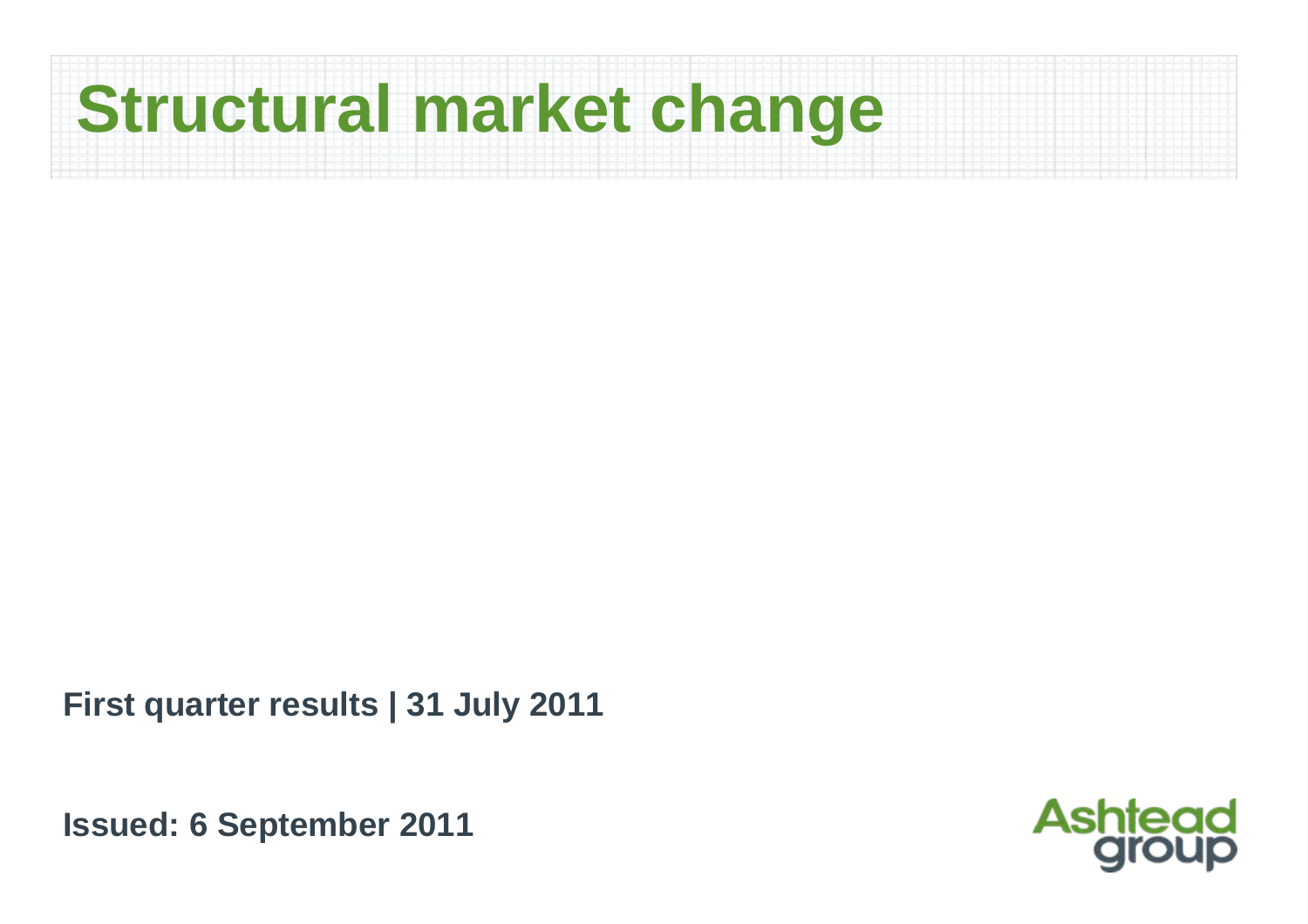## **Legal notice**

This presentation has been prepared to inform investors and prospective investors in the secondary markets about the Group and does not constitute an offer of securities or otherwise constitute an invitation or inducement to any person to underwrite, subscribe for or otherwise acquire securities in Ashtead Group plc or any of its subsidiary companies.

The presentation contains forward looking statements which are necessarily subject to risks and uncertainties because they relate to future events. Our business and operations are subject to a variety of risks and uncertainties, many of which are beyond our control and, consequently, actual results may differ materially from those projected by any forward looking statements.

Some of the factors which may adversely impact some of these forward looking statements are discussed in the Principal Risks and Uncertainties section on pages 26–27 of the Group's Annual Report and Accounts for the year ended 30 April 2011 and in the unaudited results for the first quarter ended 31 July 2011 under "Current trading and outlook" and "Principal risks and uncertainties". Both these reports may be viewed on the Group's website at **www.ashtead-group.com**

This presentation contains supplemental non-GAAP financial and operating information which the Group believes provides valuable insight into the performance of the business. Whilst this information is considered as important, it should be viewed as supplemental to the Group's financial results prepared in accordance with International Financial Reporting Standards and not as a substitute for them.

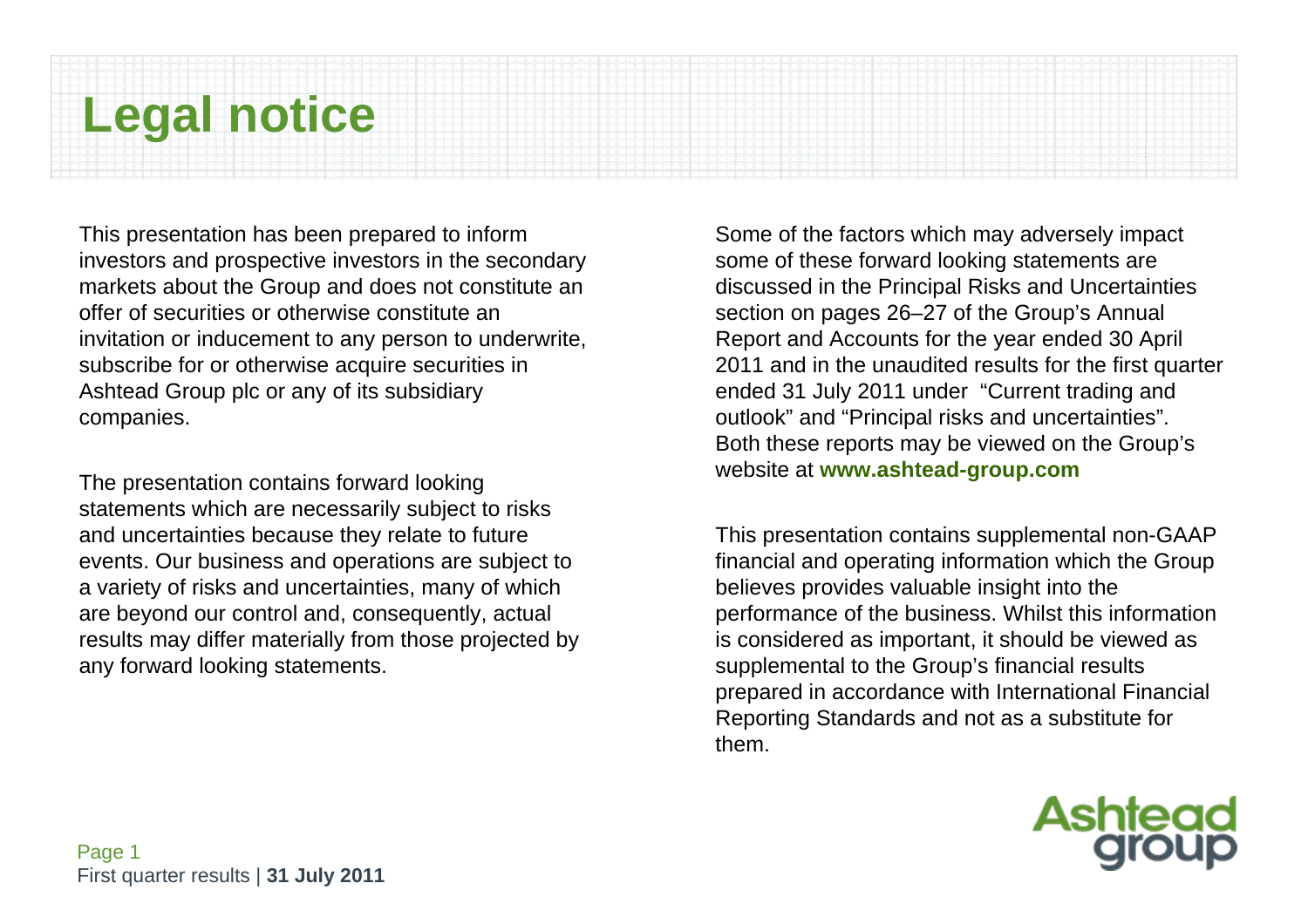

- ● Continue to see strong revenue growth as a result of the structural change in the industry – not end market recovery – evidenced by 21% year on year rental revenue growth in Sunbelt
- ●Good operating profit margin and RoI progression demonstrates the strength of our model
- ●UK rental revenue growth of 12% in the quarter as improving trends continue
- ● Business delivered an encouraging August, particularly in the US with rental revenue up 25% with record levels of fleet on rent
- ●We now anticipate a full year result substantially ahead of our earlier expectations

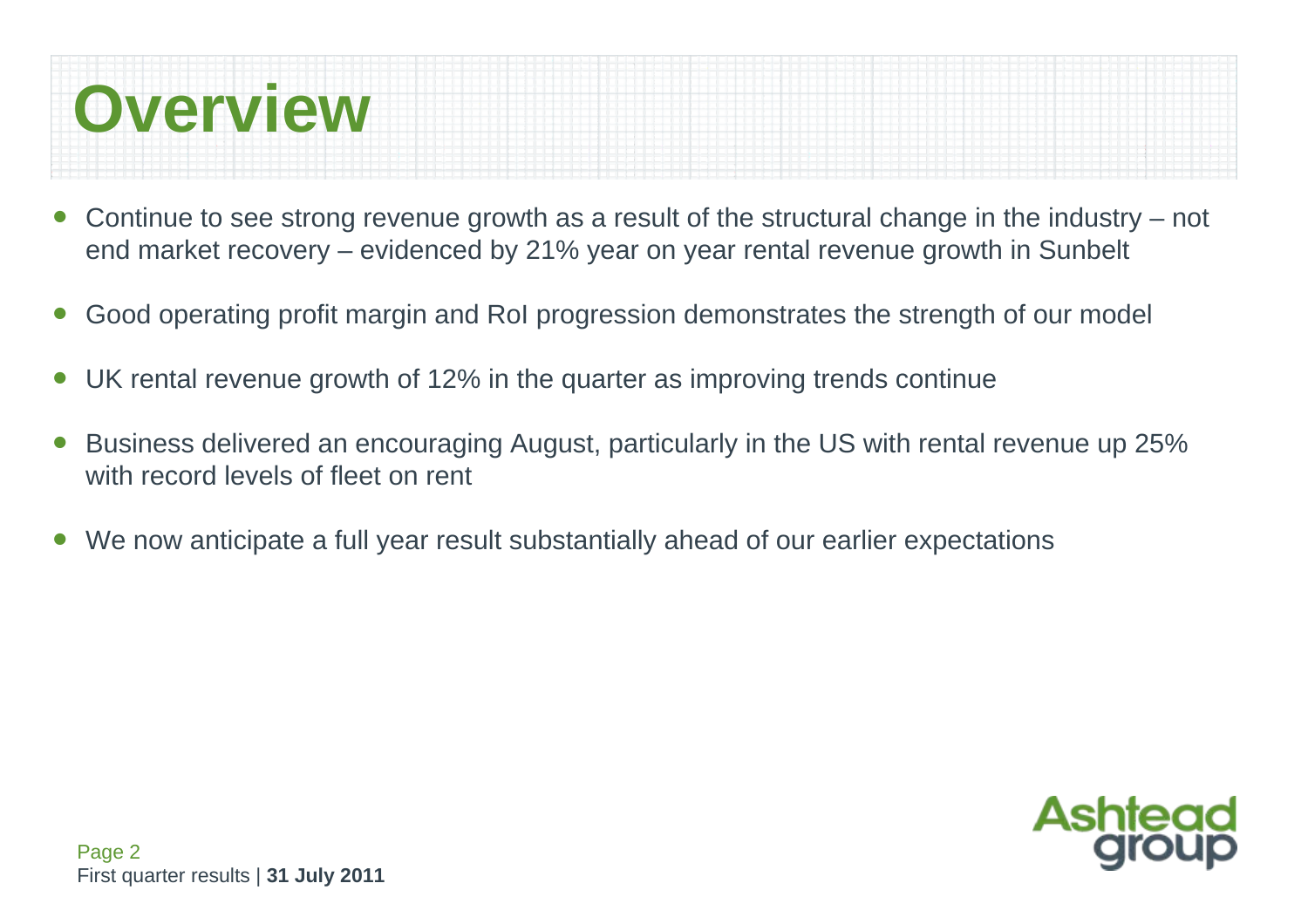# **Ian Robson Finance director**

Page 3 First quarter results | **31 July 2011**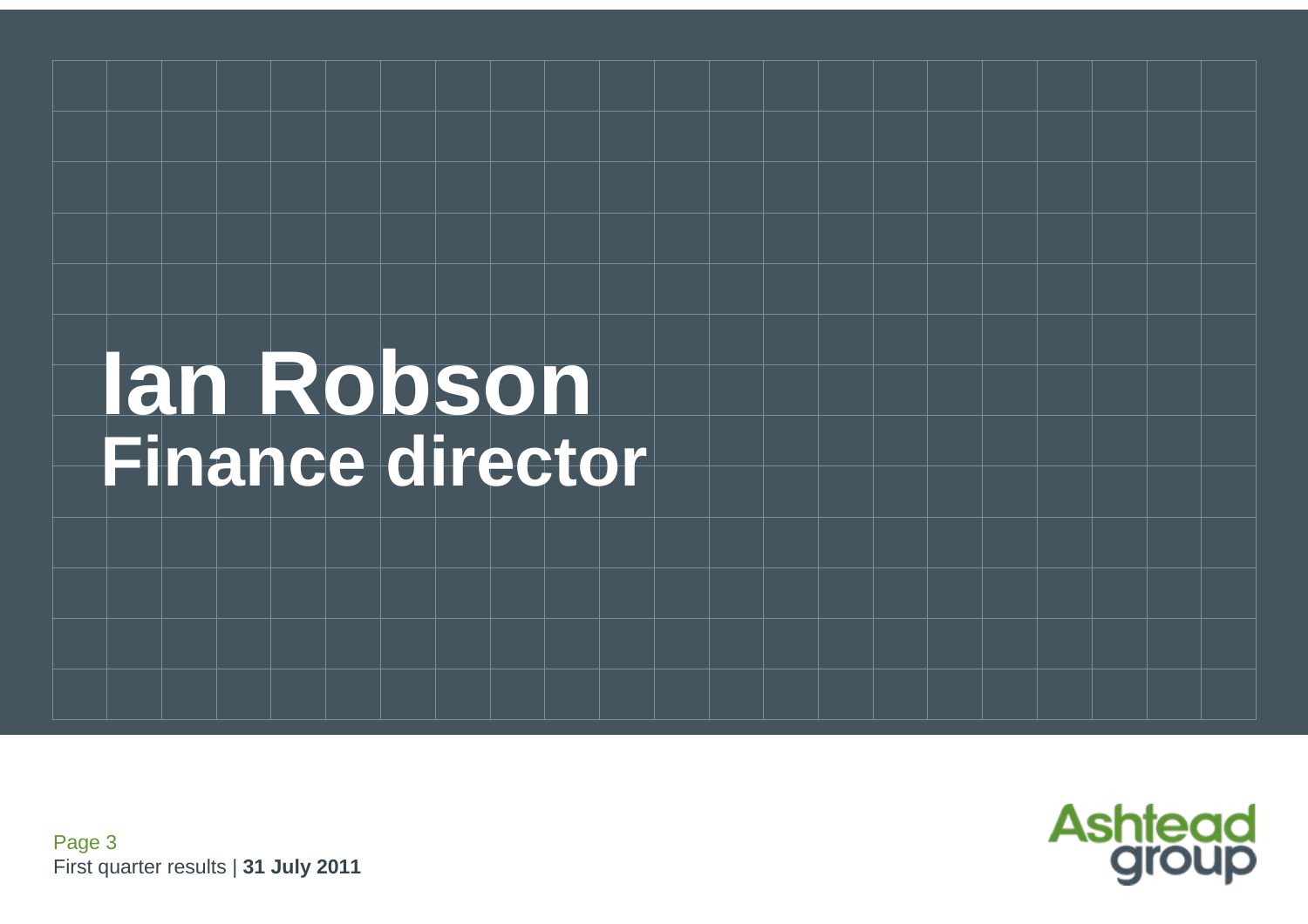## **Q1 Group revenue and profits**

|                                    | Q <sub>1</sub><br>Change |       |                     |          |  |
|------------------------------------|--------------------------|-------|---------------------|----------|--|
|                                    |                          |       | <b>Actual rates</b> | Constant |  |
| $(\text{Em})$                      | 2010                     | 2011  |                     | rates    |  |
| Revenue                            | 239                      | 269   | $+12%$              | $+21%$   |  |
| - of which rental                  | 220                      | 244   | $+11%$              | $+19%$   |  |
| <b>Operating costs</b>             | (161)                    | (175) | $+9%$               | $+17%$   |  |
| <b>EBITDA</b>                      | 78                       | 94    | $+20%$              | $+29%$   |  |
| Depreciation                       | (48)                     | (48)  | $-1\%$              | $+6%$    |  |
| Operating profit                   | 30                       | 46    | $+53%$              | $+66%$   |  |
| Net interest                       | (18)                     | (12)  | $-33%$              | $-27%$   |  |
| Profit before tax and amortisation | 12                       | 34    | $+184%$             | $+211%$  |  |
| Earnings per share (p)             | 1.6                      | 4.3   | $+174%$             | $+212%$  |  |
| <b>Margins</b>                     |                          |       |                     |          |  |
| $-EBITDA$                          | 33%                      | 35%   |                     |          |  |
| - Operating profit                 | 13%                      | 17%   |                     |          |  |

 $<sup>1</sup>$  The results in the table above are the Group's underlying results and are stated before exceptionals, intangible amortisation and fair value remeasurements</sup>

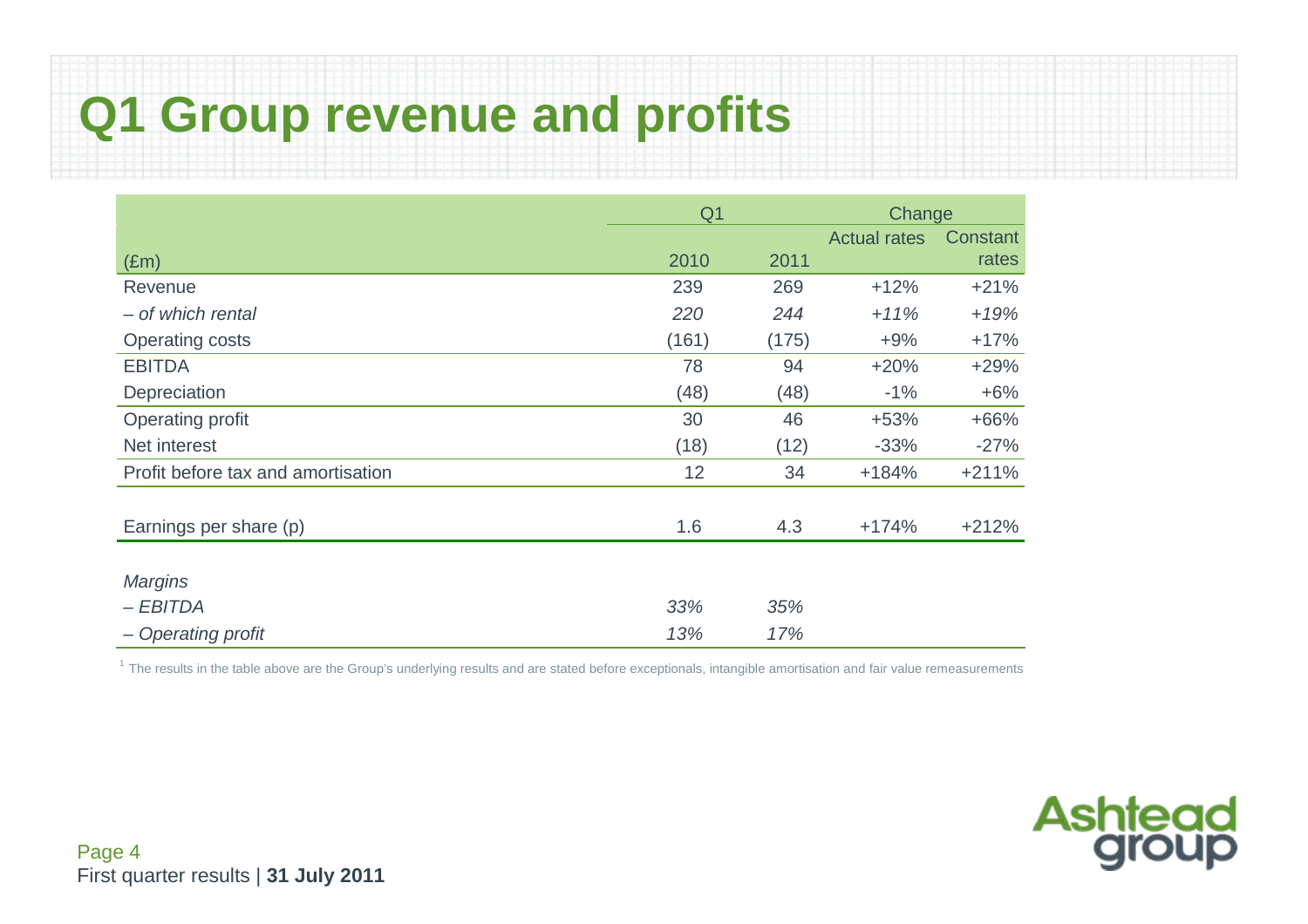# **Divisional results – Sunbelt**



|                     | <b>Revenue bridge</b> |       |  |
|---------------------|-----------------------|-------|--|
|                     | change                | \$m\$ |  |
| 2010 rental revenue |                       | 271   |  |
| Change - Volume     | $+10\%$               | 25    |  |
| - Yield             | $+7%$                 | 20    |  |
| Empire              |                       | 12    |  |
|                     | $+21%$                | 328   |  |
| Sales revenue       |                       | 33    |  |
| 2011 total revenue  | $+21%$                | 361   |  |

|                          | <b>EBITDA bridge</b> |       |
|--------------------------|----------------------|-------|
|                          | change               | \$m\$ |
| 2010 EBITDA              |                      | 101   |
| Rental revenue increase* | $+16%$               | 45    |
| Operating cost increase  | $+14%$               | (11)  |
| 2011 EBITDA              | $+34%$               | 135   |
| Margins:                 |                      |       |
| $-2010$                  |                      | 34%   |
| $-2011$                  |                      | 37%   |

\*excluding Empire's largely "pass through" erection and dismantling labour billings

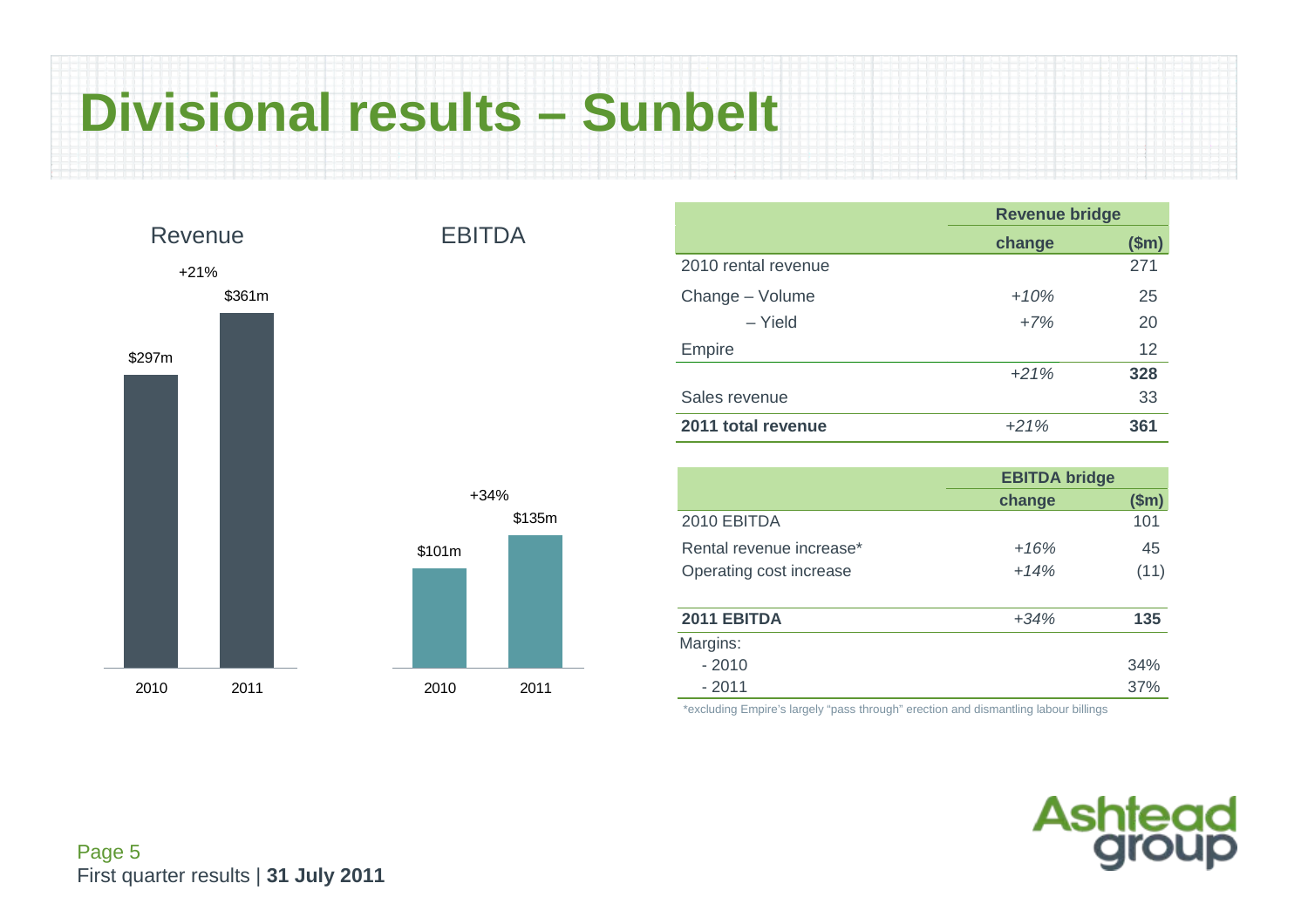## **Divisional results – A-Plant**

£13m



|                     | <b>Revenue bridge</b> |               |  |
|---------------------|-----------------------|---------------|--|
|                     | change                | $(\text{Em})$ |  |
| 2010 rental revenue |                       | 38            |  |
| Change - Volume     | $+3%$                 | 1             |  |
| – Yield             | $+5%$                 | 2             |  |
| Other               |                       | 1             |  |
|                     | $+12%$                | 42            |  |
| Sales revenue       |                       | 4             |  |
| 2011 total revenue  | $+16%$                | 46            |  |

|                         | <b>EBITDA bridge</b> |               |  |
|-------------------------|----------------------|---------------|--|
|                         | change               | $(\text{Em})$ |  |
| 2010 EBITDA             |                      | 12            |  |
| Rental revenue increase | $+12%$               | 4             |  |
| Operating cost increase | $+16%$               | (3)           |  |
| 2011 EBITDA             | $+3%$                | 13            |  |
| Margins:                |                      |               |  |
| $-2010$                 |                      | 31%           |  |
| $-2011$                 |                      | 27%           |  |

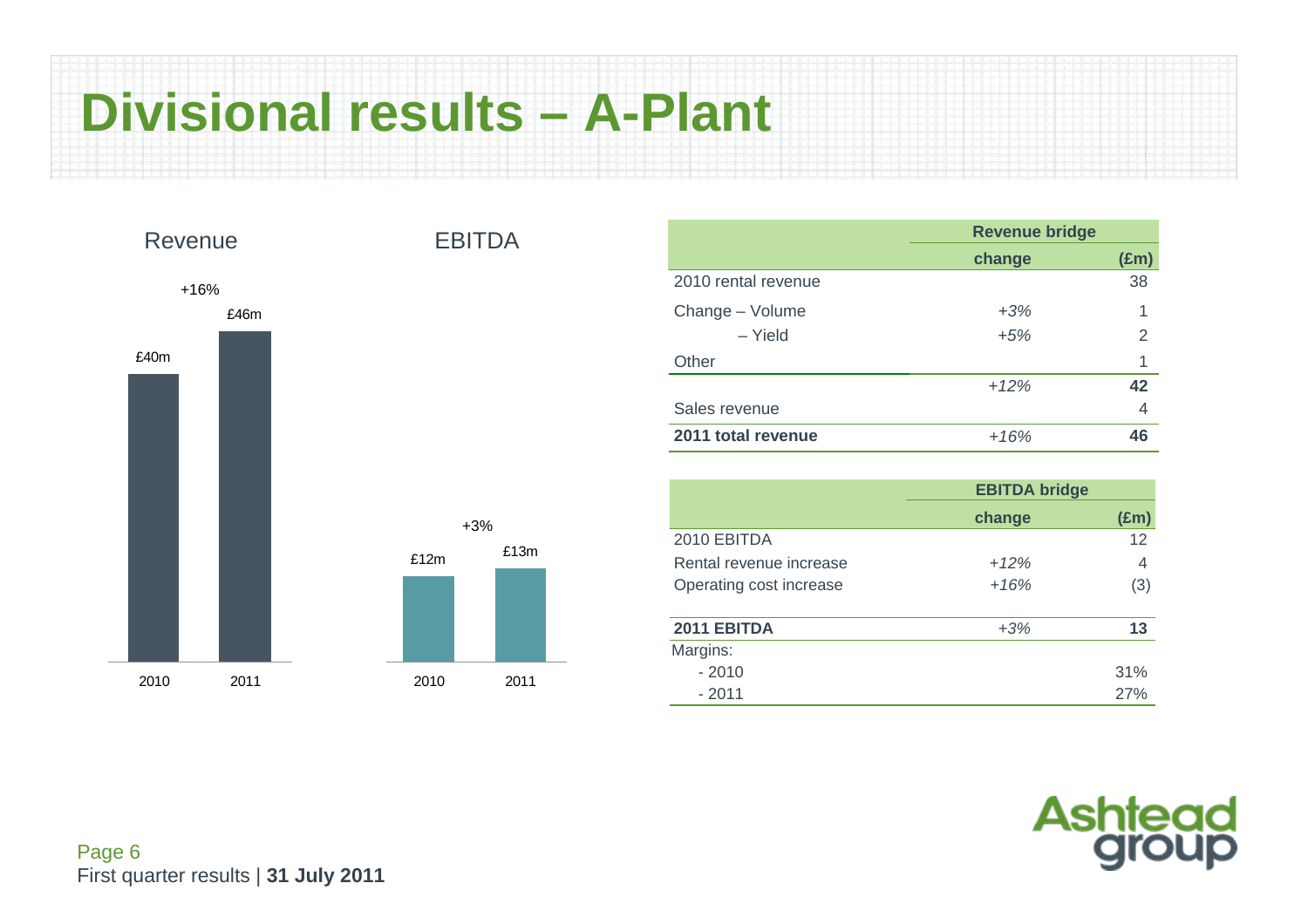## **Net debt and leverage**

**Net debt to EBITDA within our target 2-3x range after significant fleet investment**

|                                        | July | July |
|----------------------------------------|------|------|
| $(\text{Em})$                          | 2010 | 2011 |
| Net debt at 30 April                   | 829  | 776  |
| <b>Translation impact</b>              | (20) | 12   |
| Opening debt at closing exchange rates | 809  | 788  |
| Change from cash flows                 | (6)  | 59   |
| Non-cash movements                     | 3    |      |
| Net debt at period end                 | 806  | 848  |

| Net debt to EBITDA leverage (x)     | 3.1  | 2.8  |
|-------------------------------------|------|------|
| <b>Total net debt</b>               | 806  | 848  |
| Cash in hand                        | (55) | (13) |
| Finance lease obligations           | 3    | 3    |
| Second lien secured notes           | 502  | 330  |
| First lien senior secured bank debt | 356  | 528  |
| Comprising:                         |      |      |

#### **Interest**

Floating rate: 61% Fixed rate: 39%



Page 7 First quarter results | **31 July 2011**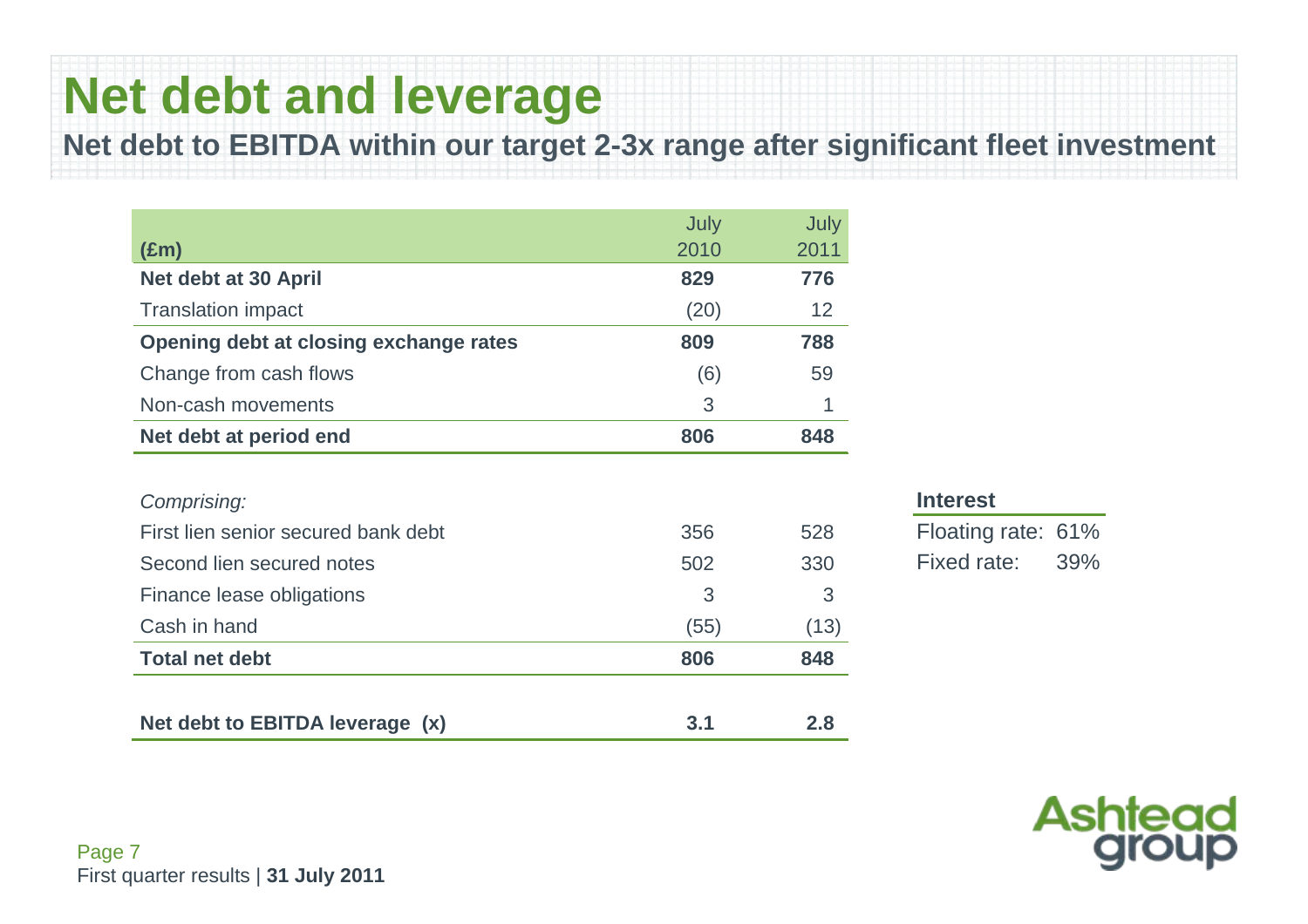# **Stable capital structure with long debt maturities**



- $\bullet$ 4.8 years average facility commitment at July 2011
- $\bullet$ Our debt facilities carry no amortisation
- $\bullet$  Our debt package also has no financial monitoring covenants whilst availability exceeds \$168m (July 2011 : \$511m)
- $\bullet$ Weighted average cost of debt:

| $ABL: LIBOR + 225bp$                     | 2.70%    |
|------------------------------------------|----------|
| Senior secured notes                     | $9.00\%$ |
| Amortisation of deferred financing costs | $0.30\%$ |
| Weighted average interest cost           | 5.40%    |

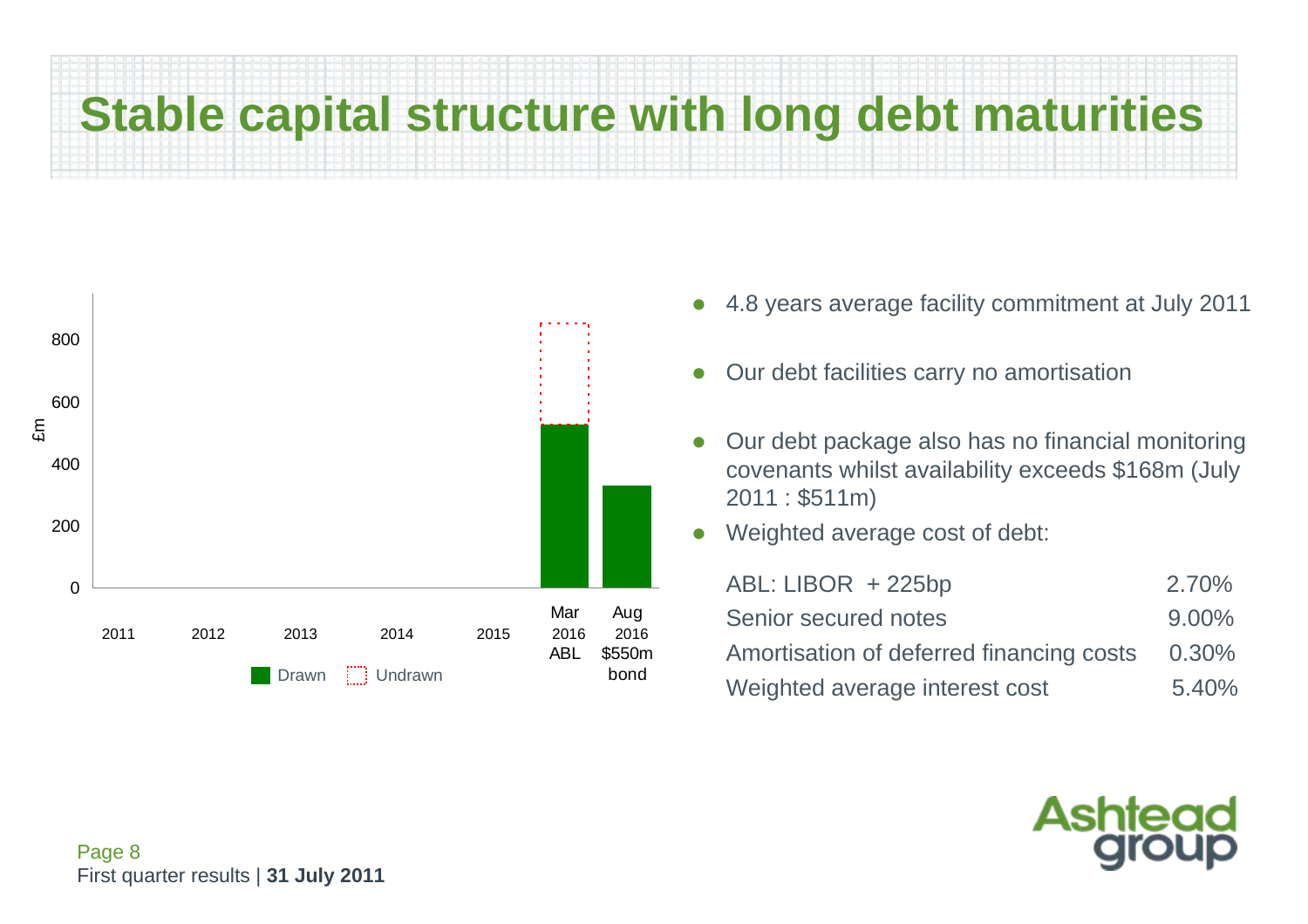# Geoff Drabble **Chief executive**

Page 9 First quarter results | **31 July 2011**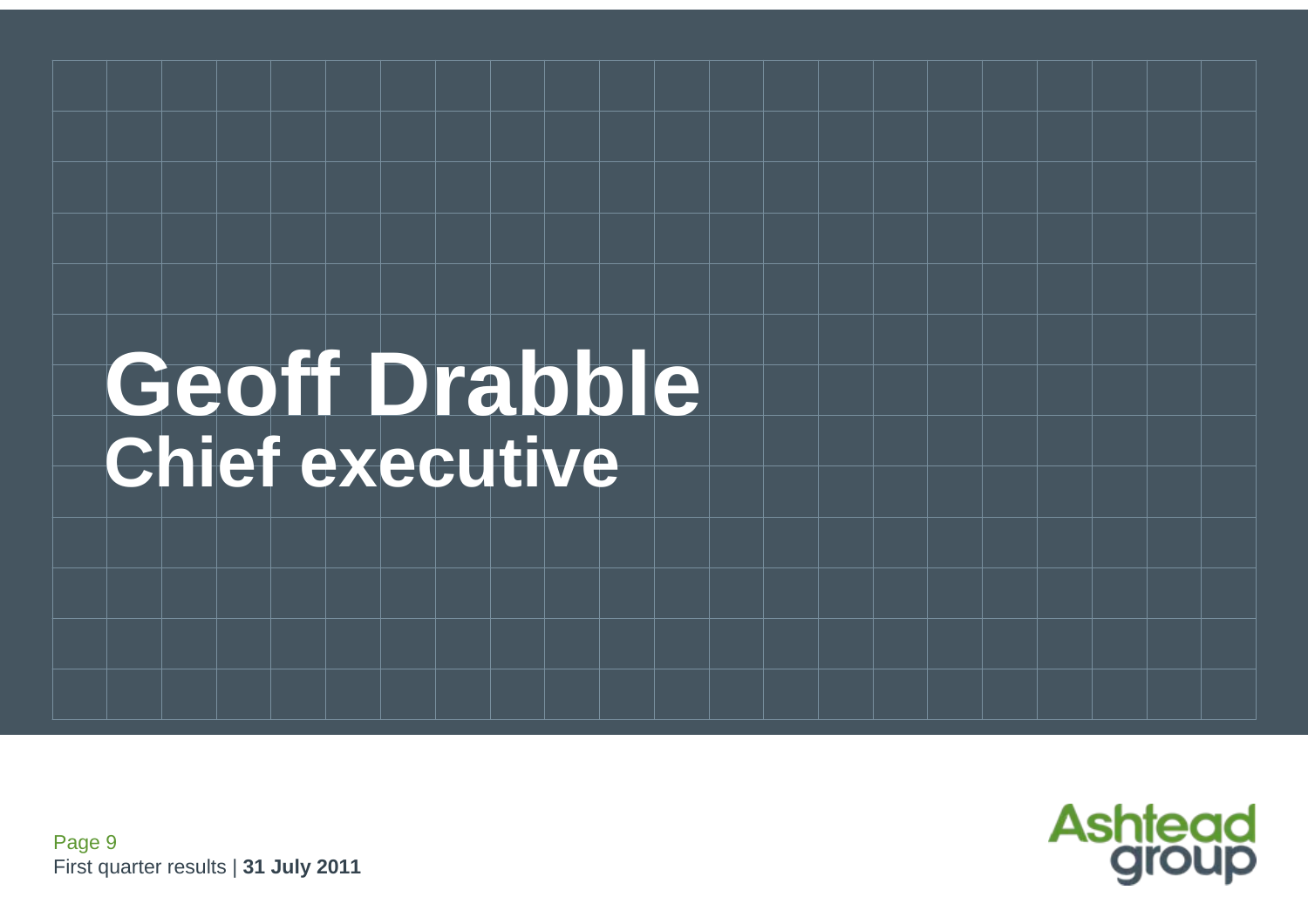**Sunbelt – revenue drivers 15 consecutive months of year on year growth**



**Average fleet on rent (\$m)**

 $2010$  2011

\*Q4 and Q1 yield exclude Empire's largely "pass through" erection and dismantling billings

Page 10 First quarter results | **31 July 2011**



Historically high utilisation despite 7% Q1 fleet growth

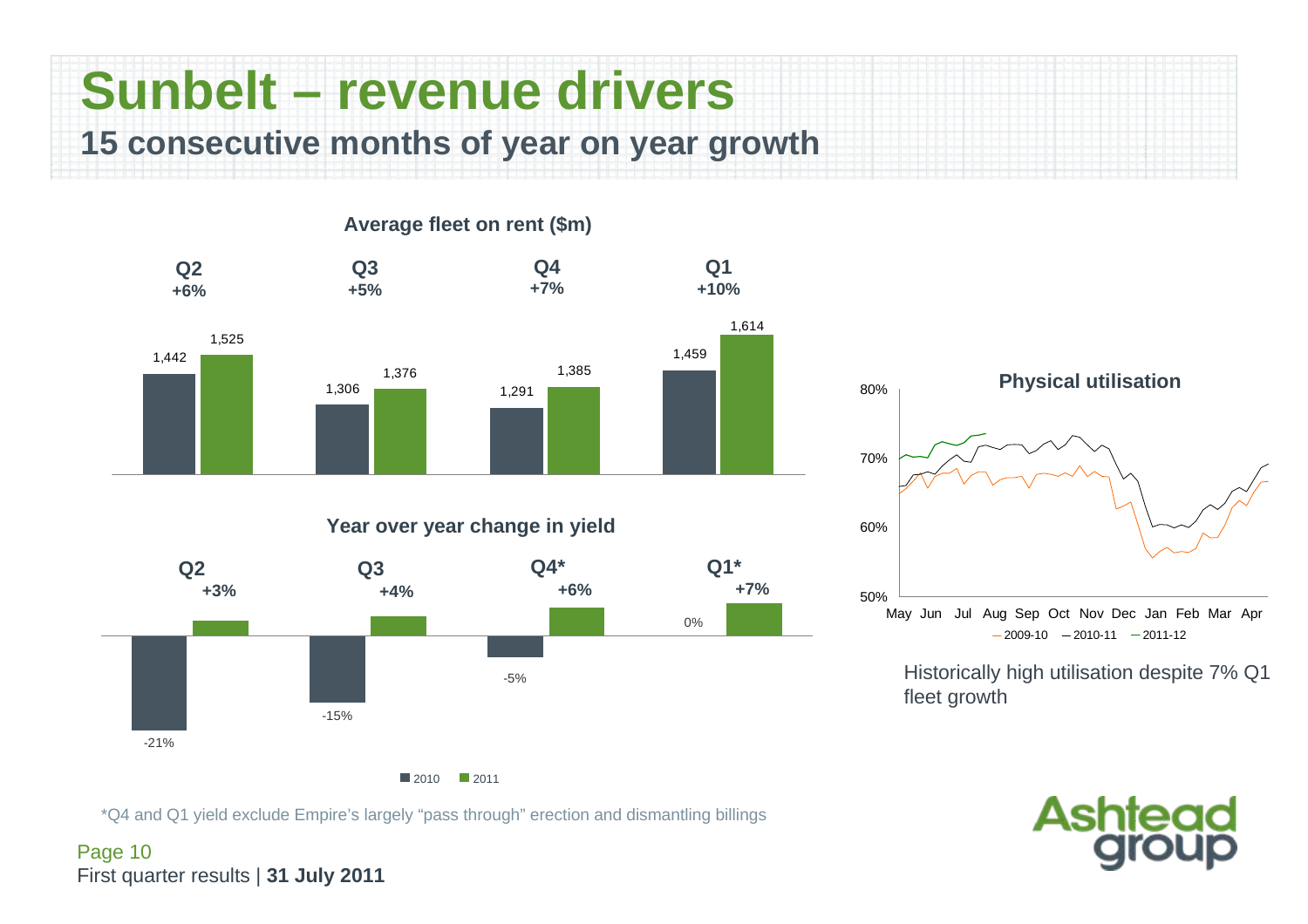### **Lead indicators suggest US end markets are stabilising at a low base**



30 4050 60 70 Nov 06 Feb 07 May 07 Aug 07 Nov 07 Feb 08 May 08 Aug 08 Nov 08 Feb 09 May 09 Aug 09 Nov 09 Feb 10 May 10 Aug 10 Nov 10 Feb 11 May 11 **Architectural billings index Strong market Weak market Largely flat market**

Source: American Institute of Architects

Page 11 First quarter results | **31 July 2011**

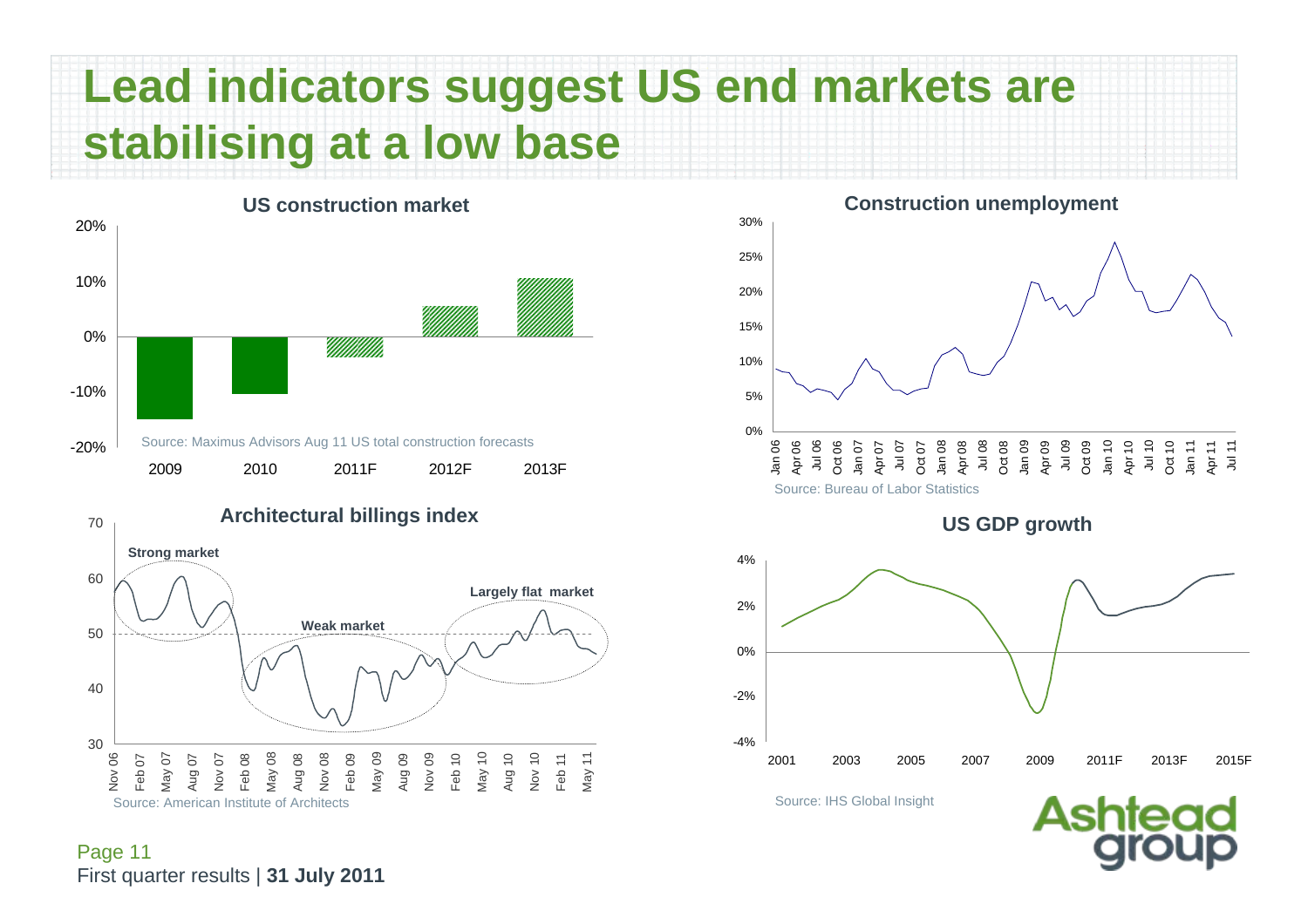**Why the stronger structural shift this time?**



- ●Severity of decline far greater
- ●Length of downturn longer
- ● Very different financial market for small customers and competitors versus large

### Page 12 First quarter results | **31 July 2011**



Source: Rouse Asset Services

### Impact

Perfect ingredients for structural shift in rental market

- increased penetration
- big getting bigger

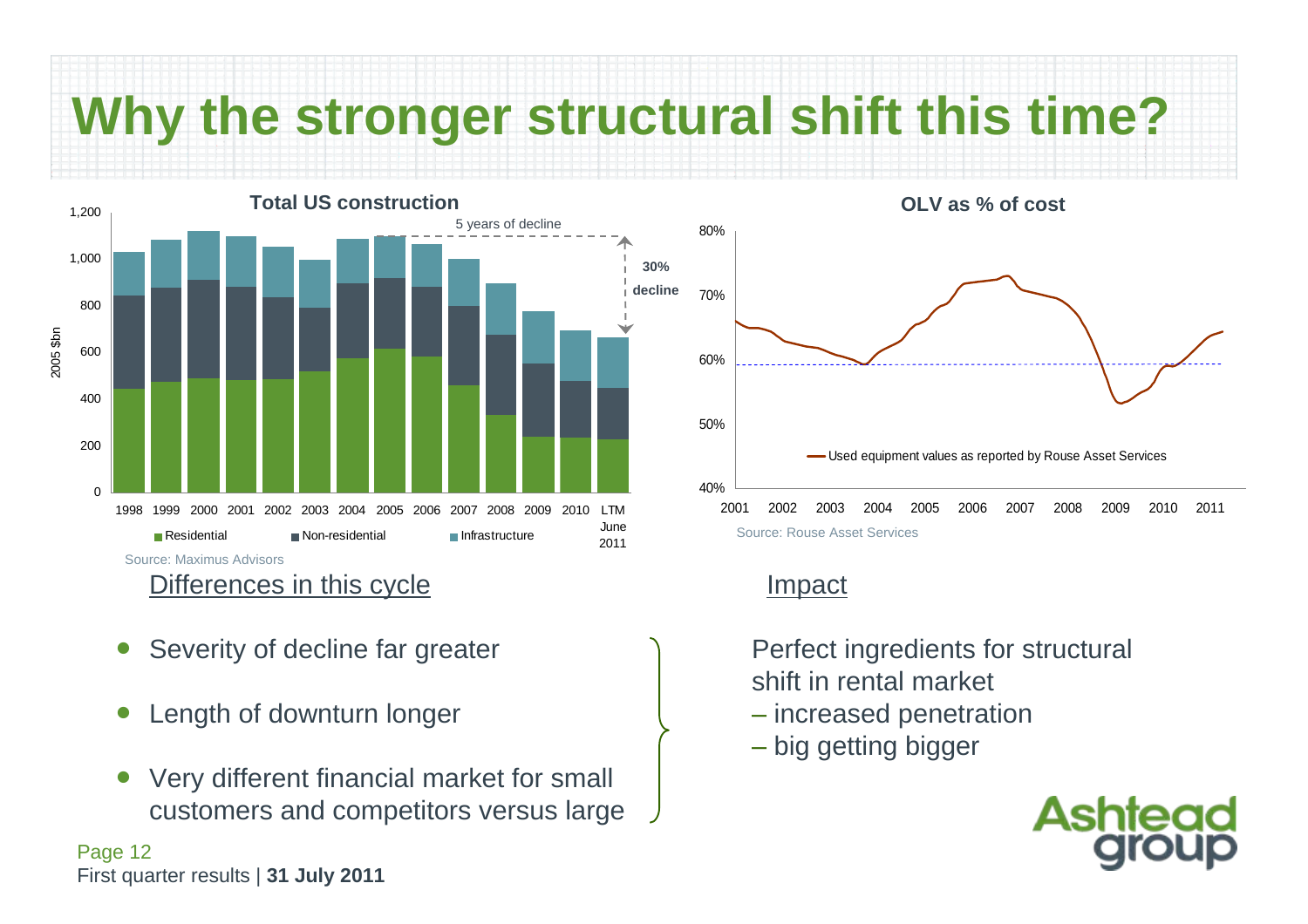### **Structural shift is evidenced by our performance**

|                                | Q1 2008  | Q1 2011    | Change |
|--------------------------------|----------|------------|--------|
| <b>Structural change</b>       |          |            |        |
| <b>Construction markets</b>    | \$997bn  | \$710bn    | $-29%$ |
| Average fleet on rent          | \$1,636m | \$1,614m   | $-1\%$ |
| <b>Operational efficiency</b>  |          |            |        |
| <b>Headcount</b>               | 7,025    | $5,382***$ | $-23%$ |
| <b>Stores</b>                  | 432      | 358        | $-17%$ |
| Average fleet size             | \$2,353m | \$2,250m   | $-4%$  |
| Performance                    |          |            |        |
| <b>Rental revenue</b>          | \$376m   | \$328m     | $-13%$ |
| Yield                          |          |            | $-12%$ |
| <b>EBITDA</b> margin           | 37.5%    | 37.3%      |        |
| <b>Operating profit margin</b> | 21.8%    | 20.5%      |        |
| Return on investment*          | 19.3%    | 14.2%      |        |

\* Operating profit as a percentage of net tangible operating assets

\*\* Excluding Empire

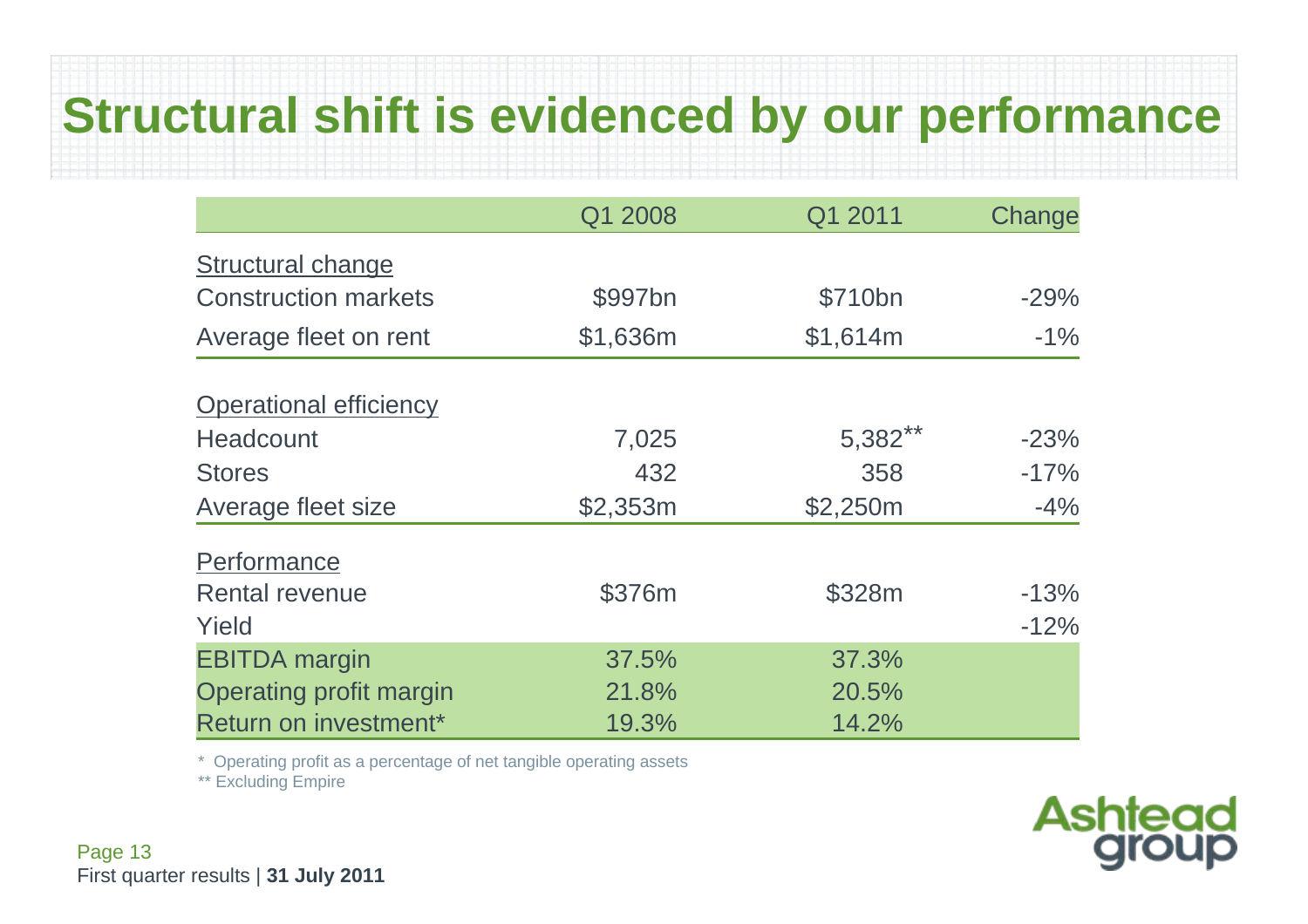## **Diversification will continue to be a significant driver of growth**

| $\mathsf{\$m}$        | Q1 2008 | Q1 2011 | Change |
|-----------------------|---------|---------|--------|
| Fleet on rent         |         |         |        |
| <b>Plant and tool</b> | 1,524   | 1,471   | $-4%$  |
| <b>Specialty</b>      | 112     | 143     | $+28%$ |
| <b>Total</b>          | 1,636   | 1,614   | $-1%$  |
| <b>Rental revenue</b> |         |         |        |
| Plant and tool        | 323     | 261     | $-19%$ |
| <b>Specialty</b>      | 53      | 67      | $+25%$ |
| <b>Total</b>          | 376     | 328     | $-13%$ |

- Specialty now 20% of revenue
- 4 pump and power stores opened in 2010
- 3 more stores opened in Q1 2011
- Specialty is higher RoI (only 9% of fleet on rent but generates 20% of revenue)

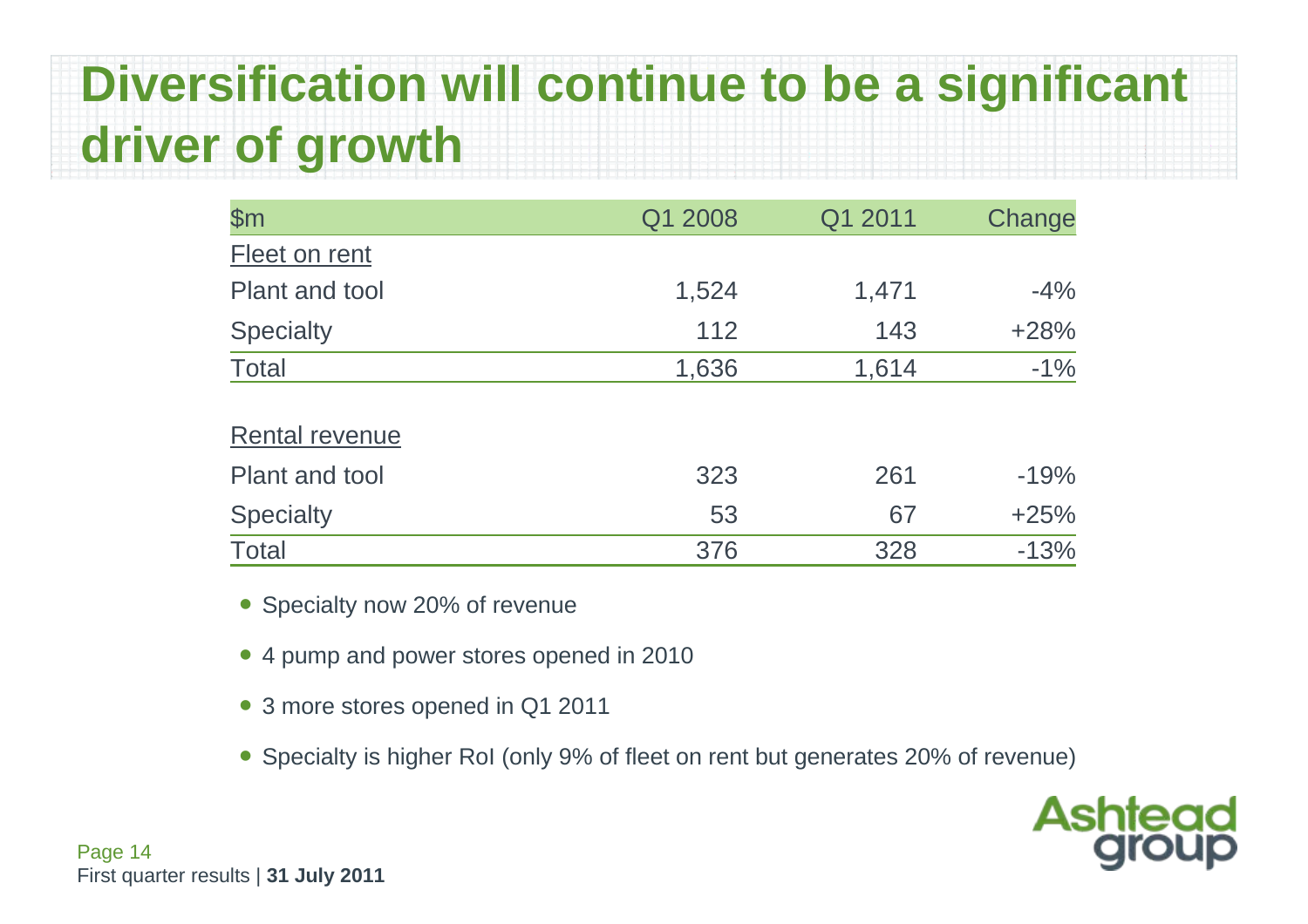## **Flexible business model**

**Our refinancing earlier in the year and fleet reinvestment have been timely**



• The only differences in the two plans are disposals

### Most likely scenario

– continue to gain share from structural change under current fleet plan or

#### **Contingency**

– strong cash generation with potential for 2 years of capex at 50% of depreciation

Δs

– gain share from those who have not de-aged

### **SUNBELT CAN GAIN SHARE IN BOTH SCENARIOS**

Page 15 First quarter results | **31 July 2011**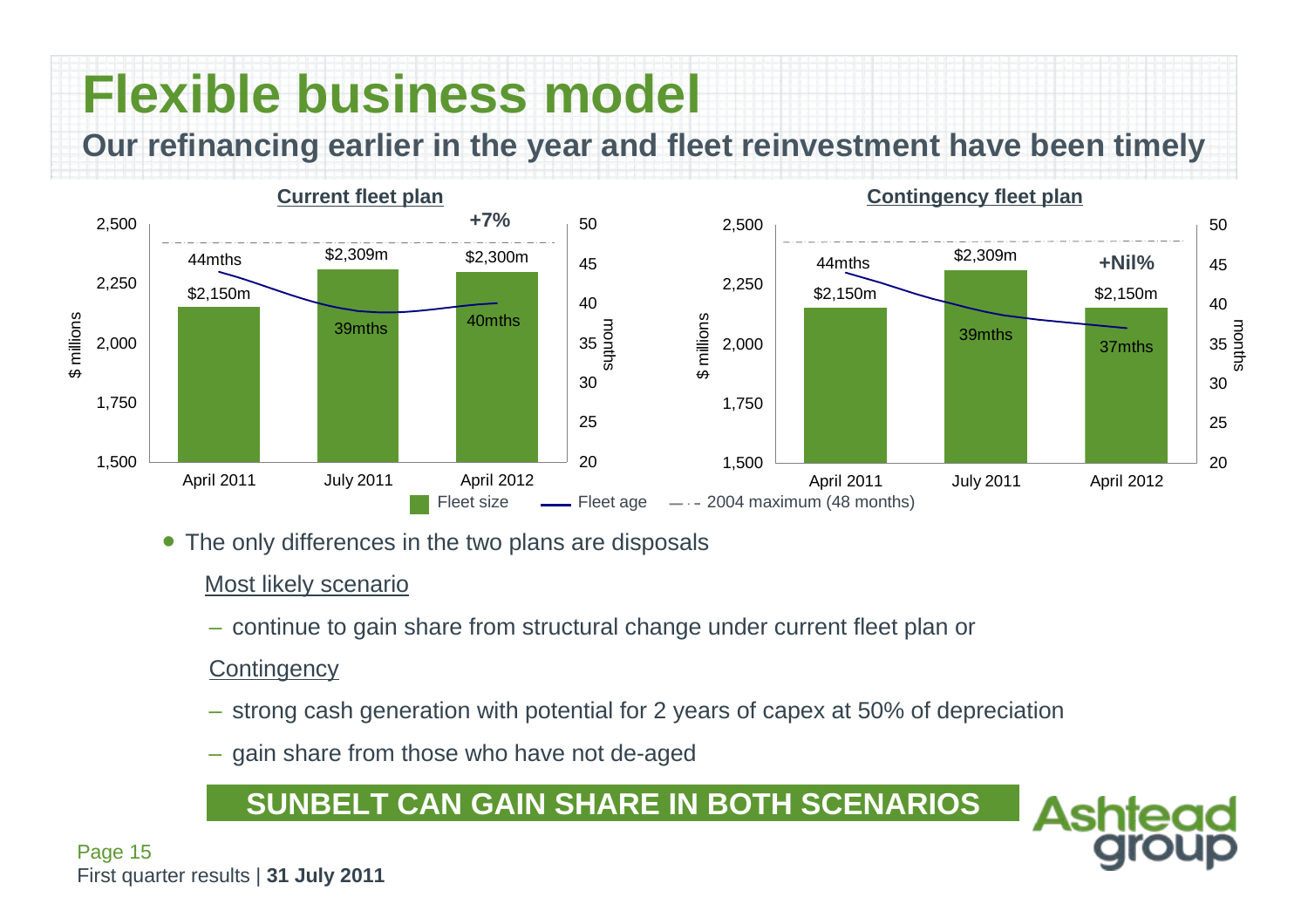**A-Plant – revenue drivers Recent improving trends continued in Q1**



### **Average fleet on rent (£m)**







\*Q4 and Q1 yield excludes increased level of re-rent revenue resulting from recent contract win

Page 16 First quarter results | **31 July 2011**



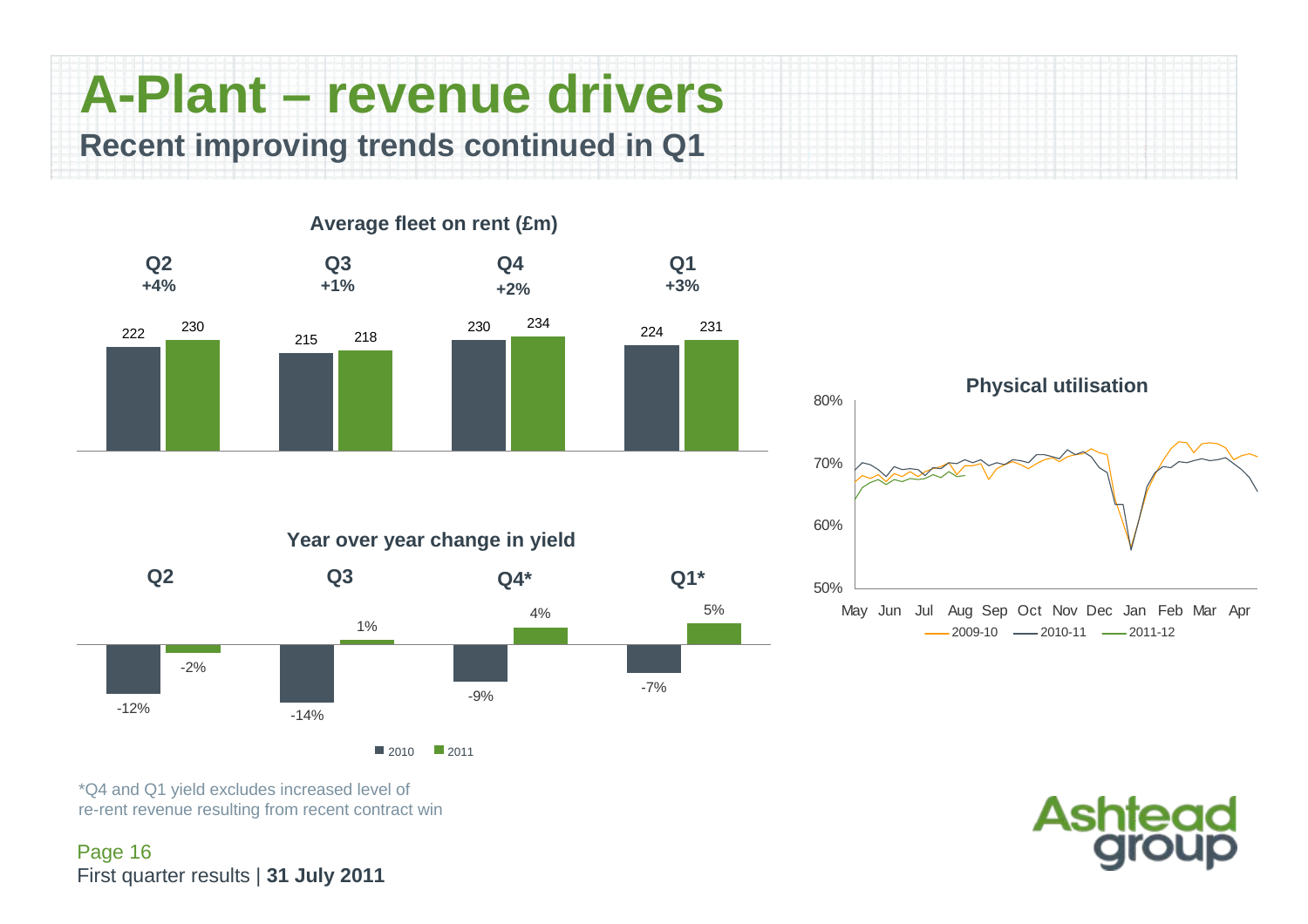

- ●Cyclical recovery potentially pushed back but structural change continues
- ● Scale of "self help" demonstrated by the strength of our Q1 performance and the momentum established over the past 15 months
- ●We believe we can achieve previous peak profits without cyclical recovery in end markets - any recovery should then allow us to exceed previous peaks
- ● Refinancing and recent fleet investment have placed us in a very strong position whatever the outlook
- ●We now anticipate a full year result substantially ahead of our earlier expectations

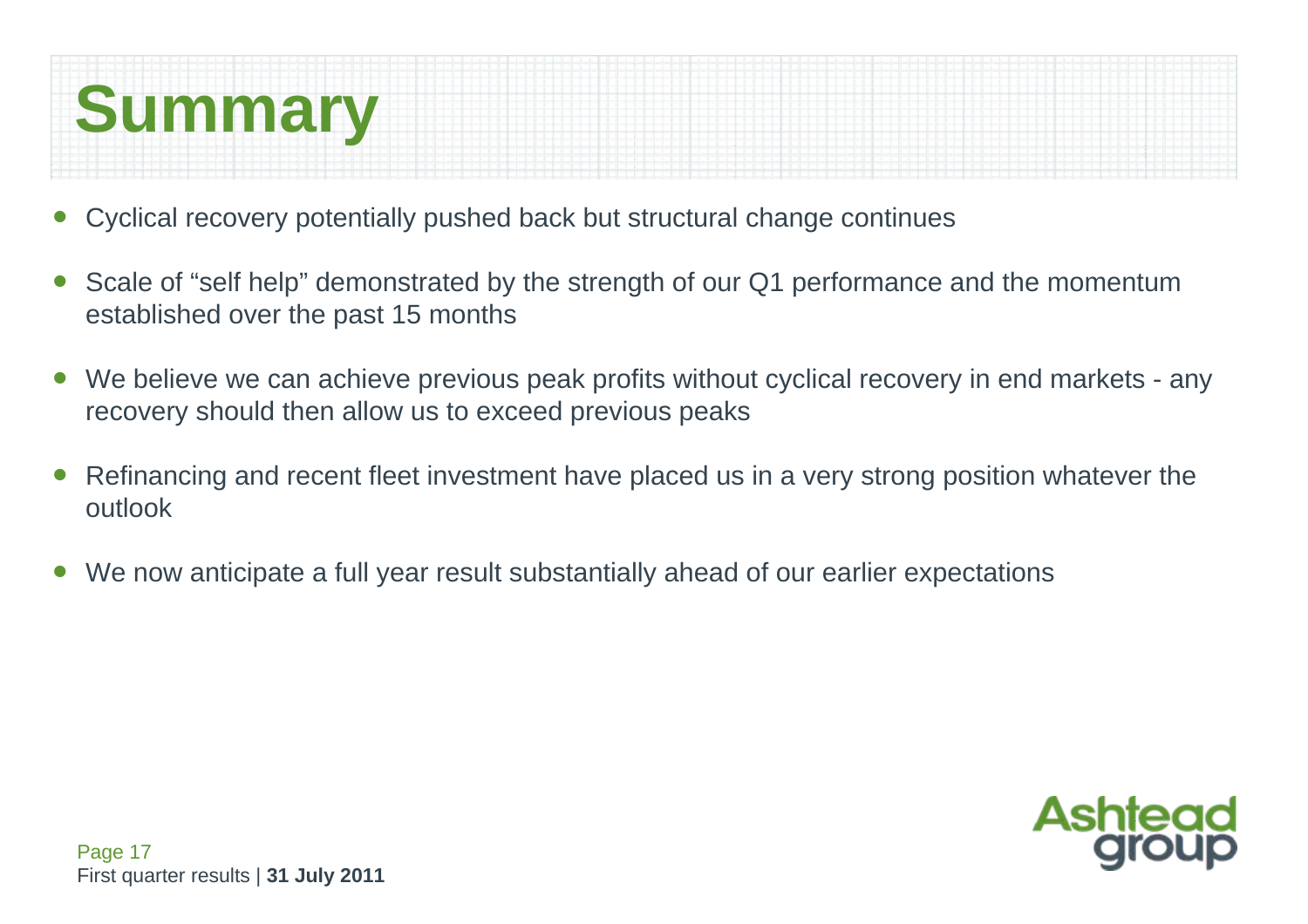



Page 18 First quarter results | **31 July 2011**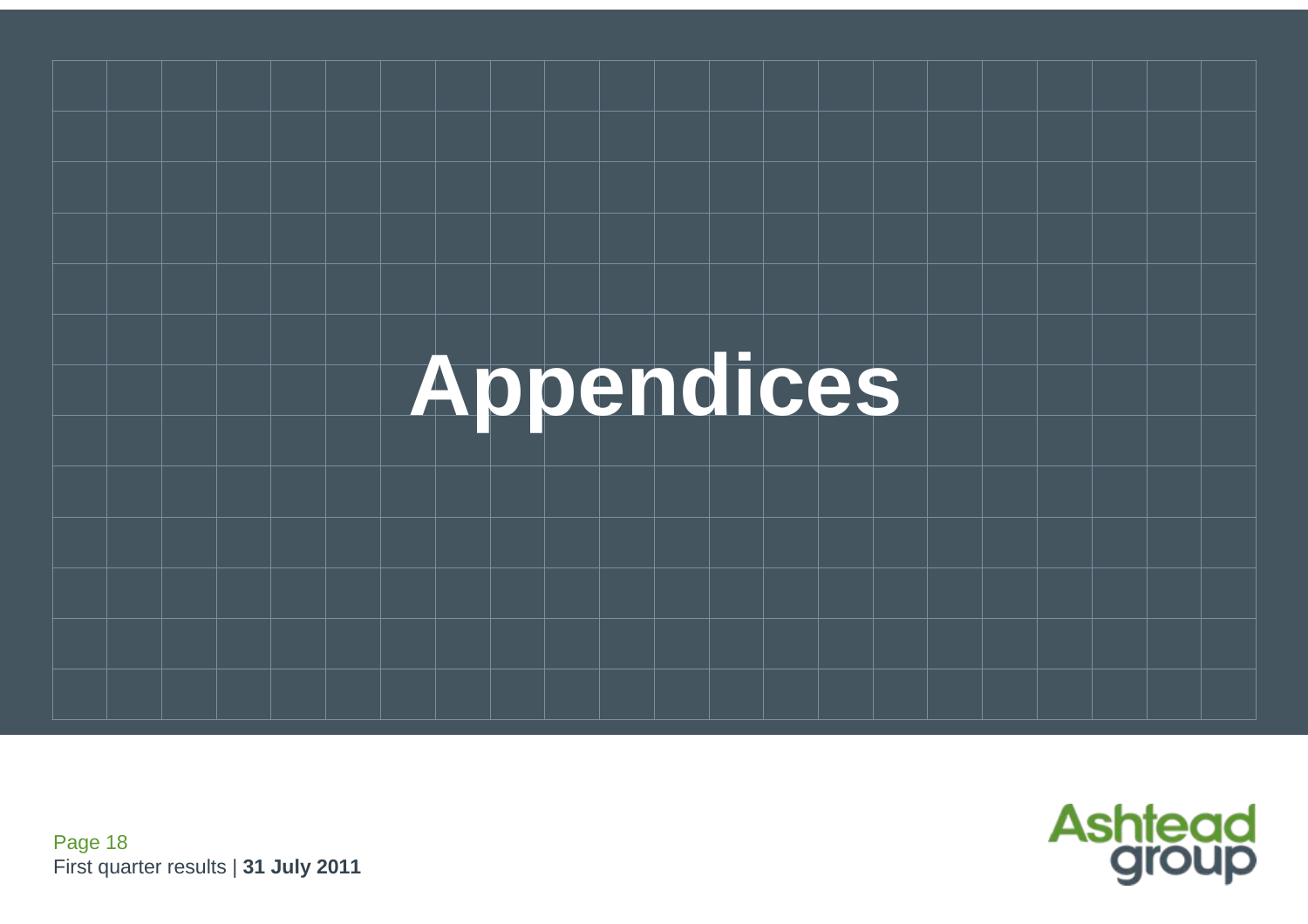## **Divisional performance – Q1**

|                                                    | <b>Revenue</b> |       |        | <b>EBITDA</b> |       |        | <b>Profit</b> |        |         |
|----------------------------------------------------|----------------|-------|--------|---------------|-------|--------|---------------|--------|---------|
|                                                    | 2010           | 2011  | change | 2010          | 2011  | change | 2010          | 2011   | change  |
| Sunbelt (\$m)                                      | 297.3          | 361.1 | $+21%$ | 100.8         | 134.6 | $+34%$ | 44.2          | 73.9   | $+67%$  |
|                                                    |                |       |        |               |       |        |               |        |         |
| Sunbelt (£m)                                       | 199.4          | 222.5 | $+12%$ | 67.6          | 82.9  | $+23%$ | 29.7          | 45.6   | $+54%$  |
| A-Plant                                            | 39.7           | 46.1  | $+16%$ | 12.3          | 12.6  | $+3%$  | 2.0           | 2.3    | $+13%$  |
| Group central costs                                |                |       |        | (1.5)         | (1.6) | $+15%$ | (1.5)         | (1.7)  | $+15%$  |
|                                                    | 239.1          | 268.6 | $+12%$ | 78.4          | 93.9  | $+20%$ | 30.2          | 46.2   | $+53%$  |
| Net financing costs                                |                |       |        |               |       |        | (18.3)        | (12.4) | $-33%$  |
| Profit before tax, remeasurements and amortisation |                |       |        |               |       |        | 11.9          | 33.8   | $+184%$ |
| Fair value remeasurements and amortisation         |                |       |        |               |       |        | 2.1           | (0.7)  | n/a     |
| Profit before taxation                             |                |       |        |               |       |        | 14.0          | 33.1   | +136%   |
| <b>Taxation</b>                                    |                |       |        |               |       |        | (4.9)         | (12.4) | $+154%$ |
| Profit after taxation                              |                |       |        |               |       |        | 9.1           | 20.7   | $+127%$ |

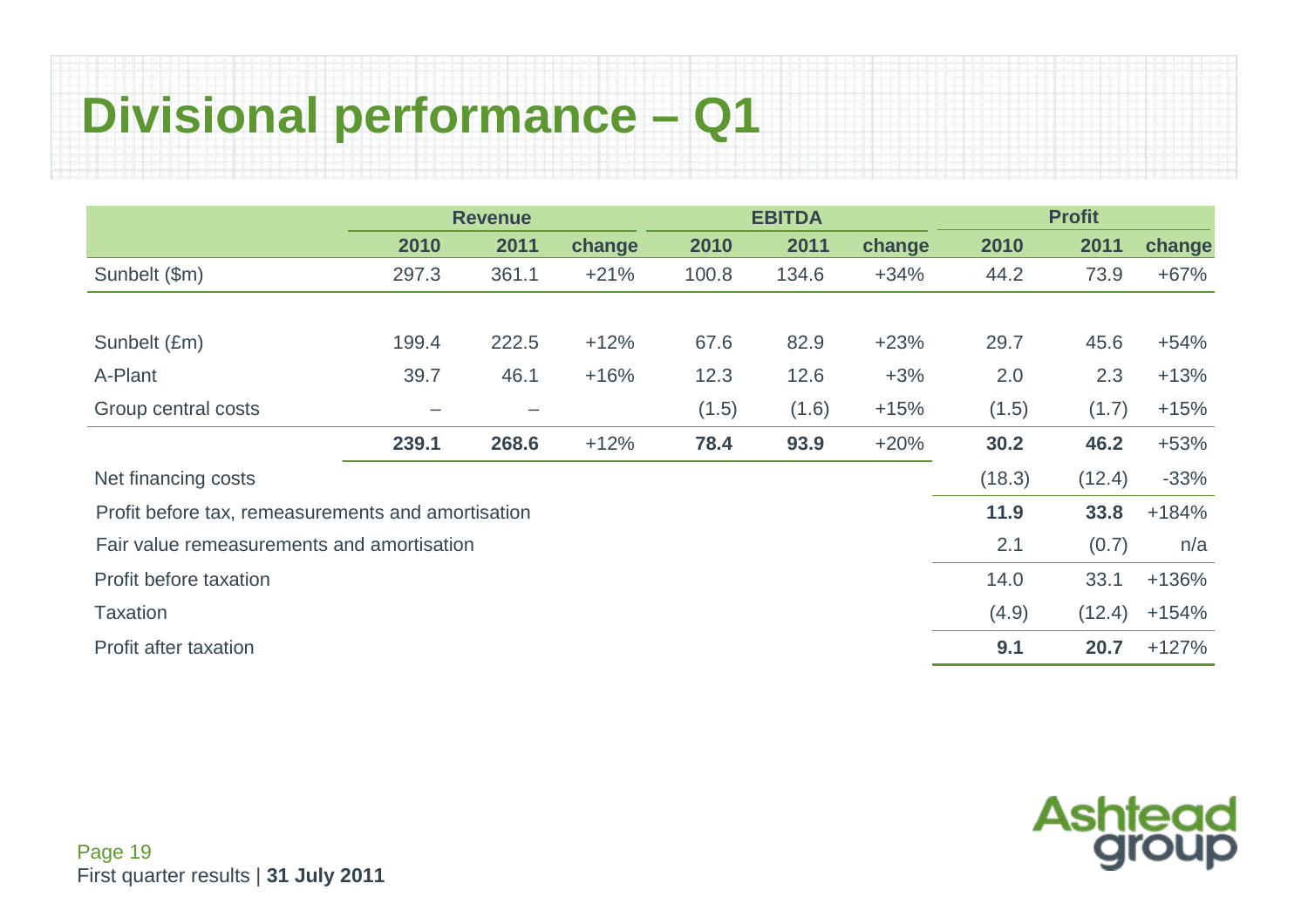# **Divisional performance – LTM**

|                                                    | <b>Revenue</b>           |                          |        | <b>EBITDA</b> |       |        | <b>Profit</b> |        |         |  |
|----------------------------------------------------|--------------------------|--------------------------|--------|---------------|-------|--------|---------------|--------|---------|--|
|                                                    | 2010                     | 2011                     | change | 2010          | 2011  | change | 2010          | 2011   | change  |  |
| Sunbelt (\$m)                                      | 1,090.1                  | 1,288.5                  | $+18%$ | 352.7         | 422.0 | $+20%$ | 121.9         | 191.8  | $+57%$  |  |
|                                                    |                          |                          |        |               |       |        |               |        |         |  |
| Sunbelt (£m)                                       | 694.9                    | 805.8                    | $+16%$ | 225.0         | 263.4 | $+17%$ | 78.1          | 119.5  | $+53%$  |  |
| A-Plant                                            | 159.4                    | 172.2                    | $+8%$  | 42.9          | 43.4  | $+1%$  | 2.7           | 3.0    | $+11%$  |  |
| Group central costs                                | $\overline{\phantom{a}}$ | $\overline{\phantom{a}}$ | $\sim$ | (6.0)         | (7.5) | $+25%$ | (6.0)         | (7.7)  | $+28%$  |  |
|                                                    | 854.3                    | 978.0                    | $+14%$ | 261.9         | 299.3 | $+14%$ | 74.8          | 114.8  | $+53%$  |  |
| Net financing costs                                |                          |                          |        |               |       |        | (66.7)        | (61.9) | $-7%$   |  |
| Profit before tax, remeasurements and amortisation |                          |                          |        |               |       |        | 8.1           | 52.9   | +553%   |  |
| Remeasurement and amortisation                     |                          |                          |        |               |       |        | 2.5           | (32.1) |         |  |
| Profit before taxation                             |                          |                          |        |               |       |        | 10.6          | 20.8   | $+96%$  |  |
| <b>Taxation</b>                                    |                          |                          |        |               |       |        | (5.8)         | (8.3)  | $+43%$  |  |
| Profit after taxation                              |                          |                          |        |               |       |        | 4.8           | $12.5$ | $+160%$ |  |

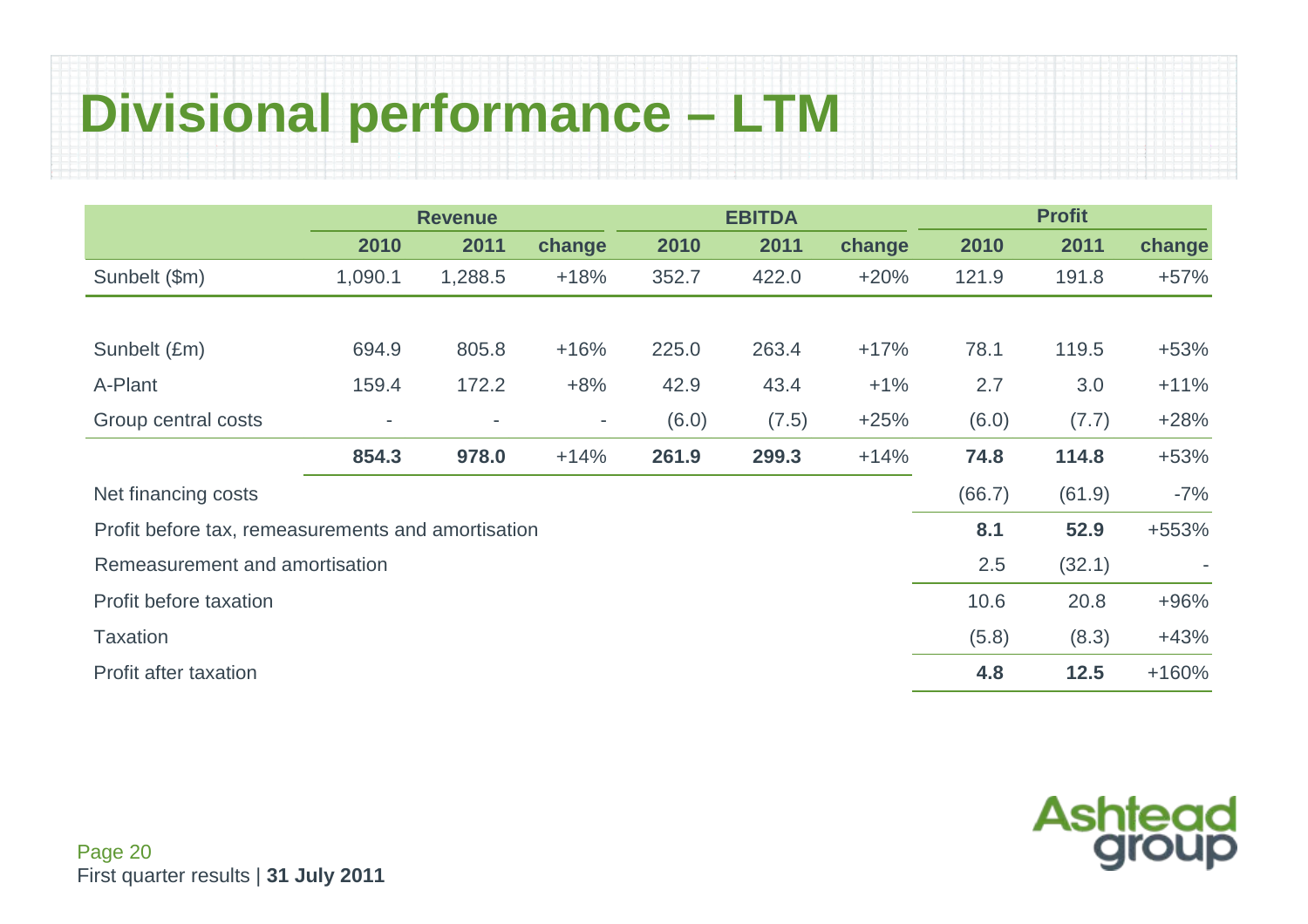# **Cash flow funds organic fleet growth**

|                                                      |       |      |      |                          |       |       |       |                          |           |       | LTM     |
|------------------------------------------------------|-------|------|------|--------------------------|-------|-------|-------|--------------------------|-----------|-------|---------|
| $(\text{Em})$                                        | 2002  | 2003 | 2004 | 2005                     | 2006  | 2007  | 2008  | 2009                     | 2010      | 2011  | July 11 |
| <b>EBITDA before exceptional items</b>               | 185   | 150  | 147  | 170                      | 225   | 310   | 380   | 359                      | 255       | 284   | 299     |
| <b>EBITDA</b> margin                                 | 33%   | 28%  | 29%  | $32\%$                   | 35%   | 35%   | 38%   | 33%                      | 30%       | 30%   | 31%     |
| Cash inflow from operations before fleet changes and |       |      |      |                          |       |       |       |                          |           |       |         |
| exceptionals                                         | 194   | 157  | 140  | 165                      | 215   | 319   | 356   | 374                      | 266       | 280   | 281     |
| Cash conversion ratio                                | 105%  | 105% | 95%  | 97%                      | 96%   | 97%   | 94%   |                          | 104% 104% | 99%   | 94%     |
| Maintenance capital expenditure                      | (117) | (89) | (83) | (101)                    | (167) | (245) | (231) | (236)                    | (43)      | (203) | (240)   |
| Disposal proceeds                                    | 27    | 29   | 32   | 36                       | 50    | 78    | 93    | 92                       | 31        | 60    | 67      |
| Interest and tax                                     | (47)  | (40) | (33) | (31)                     | (41)  | (69)  | (83)  | (64)                     | (54)      | (71)  | (68)    |
| Growth capital expenditure                           | (86)  | (18) | ٠    | (10)                     | (63)  | (63)  | (120) | $\overline{\phantom{a}}$ |           | ۰     | (40)    |
| Dividends paid                                       | (11)  | (9)  | ۰.   | $\overline{\phantom{a}}$ | (2)   | (7)   | (10)  | (13)                     | (13)      | (15)  | (15)    |
| Cash available to fund debt paydown or M&A           | (40)  | 30   | 56   | 59                       | (8)   | 13    | 5     | 153                      | 187       | 51    | (15)    |

- ●Healthy EBITDA margins ensure significant top line cash generation throughout the cycle
- $\bullet$ Cash from operations funds organic growth investment, tax, interest and dividends
- ●Historically, debt has only increased at times of large scale M&A